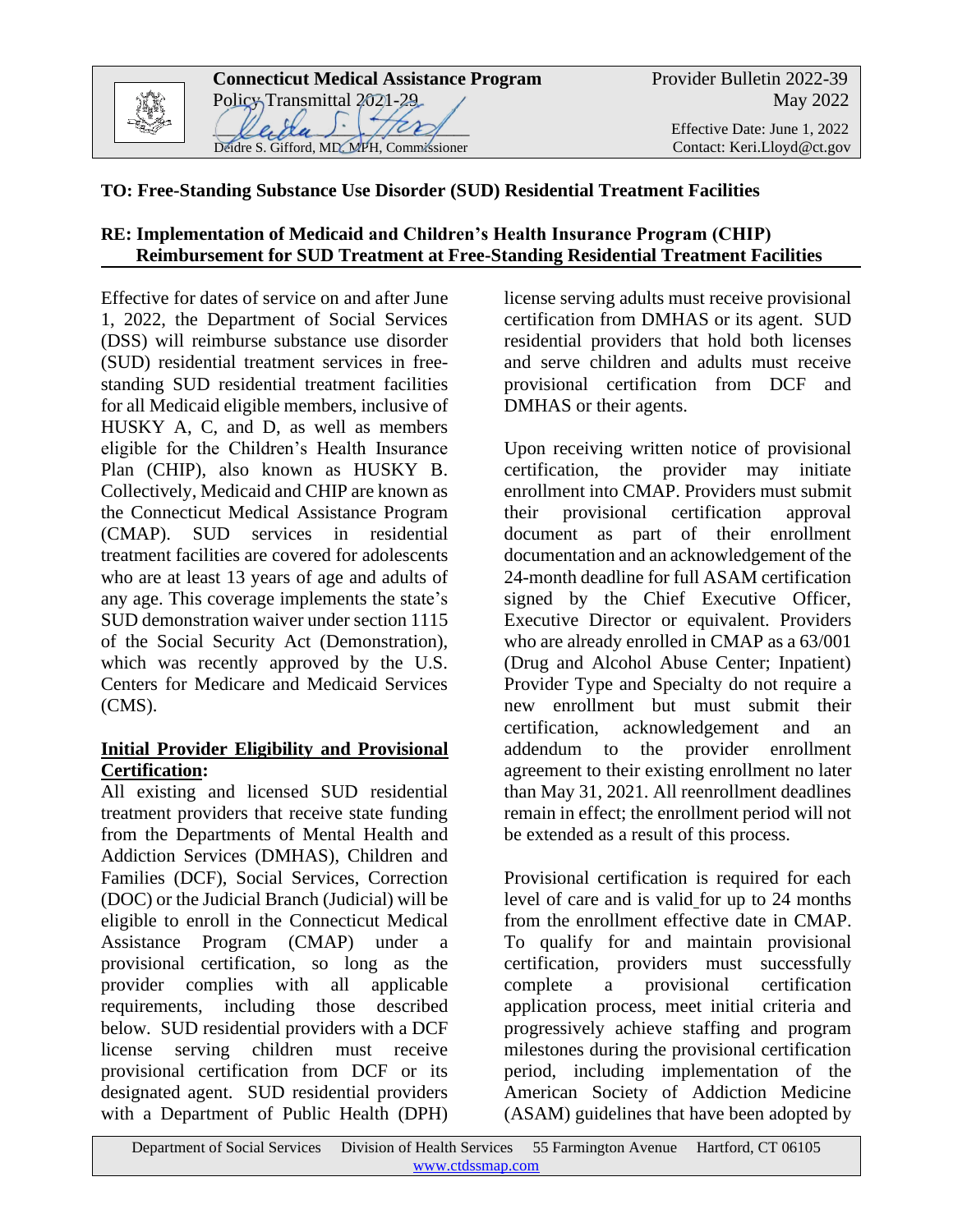the state, which is currently the ASAM 3<sup>rd</sup> edition. All references to ASAM criteria below refer to the third edition of ASAM currently adopted by the state. The state will notify providers if there is a change to the state's implemented edition of the ASAM clinical guidelines.

**Any provider that does not maintain provisional certification while progressing toward full certification, or who fails to achieve full certification from DMHAS or DCF, or their designated agent, within 24 months of the enrollment effective date, will be disenrolled from CMAP for this service.** 

# **Ongoing Enrollment and Full Certification:**

During the provisional certification period, DMHAS and DCF, or their designated agent(s), will conduct an initial assessment and ongoing monitoring of all providers to ensure continuous progress to meet the ASAM requirements, state standards and project milestones is occurring. A monitoring tool will be shared with providers so they can selfassess throughout the provisional certification period and will be utilized by each state agency and/or designated agents during compliance visits.

All providers must maintain provisional certification and achieve full certification in order to maintain enrollment in CMAP. At the end of the provisional certification period, all certified providers must maintain full compliance with all ASAM requirements and state standards and receive full certification from DMHAS and/or DCF or their designated agents, or they will be disenrolled from CMAP. If at any time a provider loses their full certification status, the provider must regain full certification before reenrollment with CMAP can occur. A second provisional certification period will not be provided. Full certification status designations will be valid for three years from date of approval. DMHAS, and/or DCF or their designated agents will be responsible for conducting

compliance monitoring and recertification activities under this Demonstration.

## **Provider Type/Specialty and Taxonomy:**

All residential providers will enroll in CMAP as a 63/001 (Drug and Alcohol Abuse Center; Inpatient) Provider Type and Specialty using taxonomy 324500000X (Substance Use Rehabilitation Facility). As a reminder, the NPI and taxonomy must match what is on the NPPES website.

# **Provider Monitoring:**

DMHAS and DCF, directly and/or through their designated agent(s), will monitor providers during the provisional certification period and throughout the entire duration of the Demonstration, including any extensions. Providers that achieve full certification must participate in ongoing monitoring.

# **Provider Training:**

The state agencies referenced above are committed to initial and ongoing training for providers. Provider training topics will be conducted by various entities, including the state agencies and their agents, depending on the topic of the training. Provider training will include, but not be limited to, the following topics:

- CMAP enrollment
- Provisional certification process
- Authorization procedures
- Billing procedures
- Motivational interviewing
- SNAP Benefits Management
- The ASAM Criteria,  $3<sup>rd</sup>$  edition

Although the state is arranging for this training to help providers adapt to the new requirements and procedures for SUD services, each provider is independently responsible to understand and comply with all applicable requirements and procedures.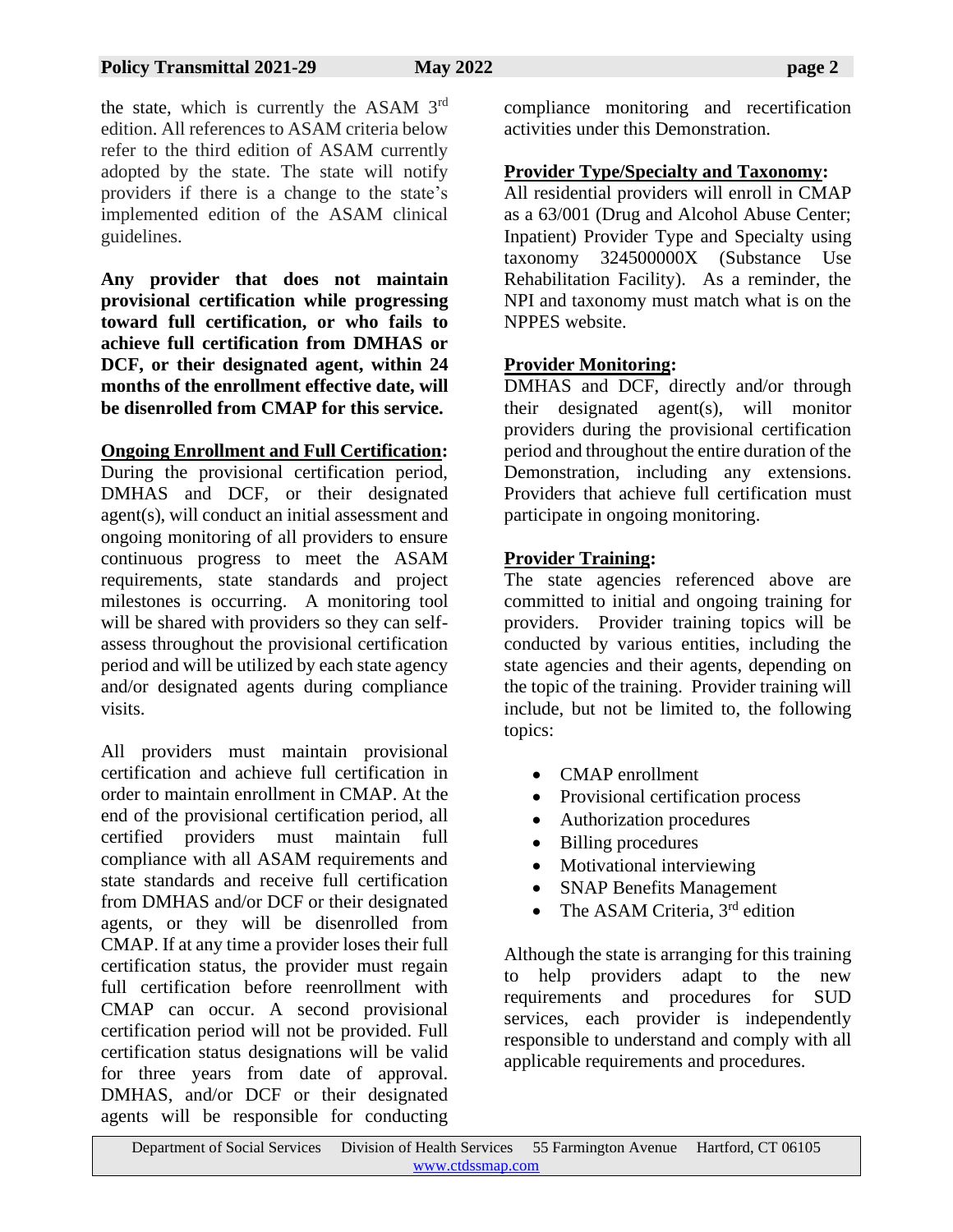# **Existing Authorizations:**

There are several scenarios whereby a provider may have an existing authorization from a state agency (DCF, DOC, Judicial) or an agent of a state agency (Beacon Health Options [Beacon] or Advanced Behavioral Health [ABH]) to provide services to a CMAP member that was in effect immediately before the effective date noted above. All existing authorizations with ABH will be honored for through the authorization end-date given by ABH, even if that date extends beyond June 1, 2022 based on the understanding that those previous authorizations ensured that the services met the Medicaid program's requirements, including, but not limited to, the statutory definition of medical necessity in section 17b-259b(a) of the Connecticut General Statutes. All authorizations from ABH will be transitioned to Beacon, the CMAP behavioral health Administrative Services Organization (ASO).

For dates of service from June 1, 2022 through June 30, 2022, prior authorization will not be required. Effective July 1, 2022 for dates of service of July 1, 2022 and forward, prior authorization will be required and obtained through Beacon, as outlined below. Beacon will outreach to providers to ensure appropriate review of all prior authorization and concurrent review requests for CMAP eligible members in alignment with medical necessity and ASAM criteria for dates of service beginning on July 1, 2022.

# **New Authorizations:**

For any new admissions of CMAP eligible members on or after July 1, 2022, providers will need to seek authorization from Beacon and document that admission to the ASAM Level of Care (LOC) is supported using a multidimensional psychosocial assessment as outlined in the ASAM criteria. Treatment plans consistent with the requirements of ASAM criteria based on the multidimensional assessment must be developed and documented for all CMAP eligible members. This is applicable to all CMAP eligible

members regardless of the referring entity, including other state agencies. For example, if a Judicial facility refers a member to a residential facility and that individual is eligible for CMAP, the provider must seek authorization from Beacon.

# **External Toxicology Laboratory Testing and Billing Guidelines:**

Toxicology testing for substance use disorder purposes is an important treatment component for residential treatment programs. Testing serves as a part of the clinical review of residents in a residential setting. External toxicology laboratory tests are not included in the Department's rate for residential treatment services and should therefore be billed separately by the external laboratory directly to CMAP.

All external toxicology laboratory tests ordered shall be medically necessary for each member. No more than four external toxicology laboratory tests may be ordered under a single standing order. No more than one external toxicology test may be ordered per week. Each external toxicology laboratory test in excess of one per week requires a specific order from a qualified physician, physician assistant (PA) or advanced practice registered nurse (APRN) that is documented in the medical record of the member and explains why such additional external toxicology laboratory test or tests is medically necessary. In each member's medical record, the Physician/PA/APRN shall include clinical documentation demonstrating the need for any external laboratory testing ordered or referred by the provider. The provider shall also include documentation in each member's medical record that appropriate medical personnel employed by the provider have reviewed and interpreted external laboratory tests and explain in the medical records how such interpretation of the tests has affected the member's plan of care.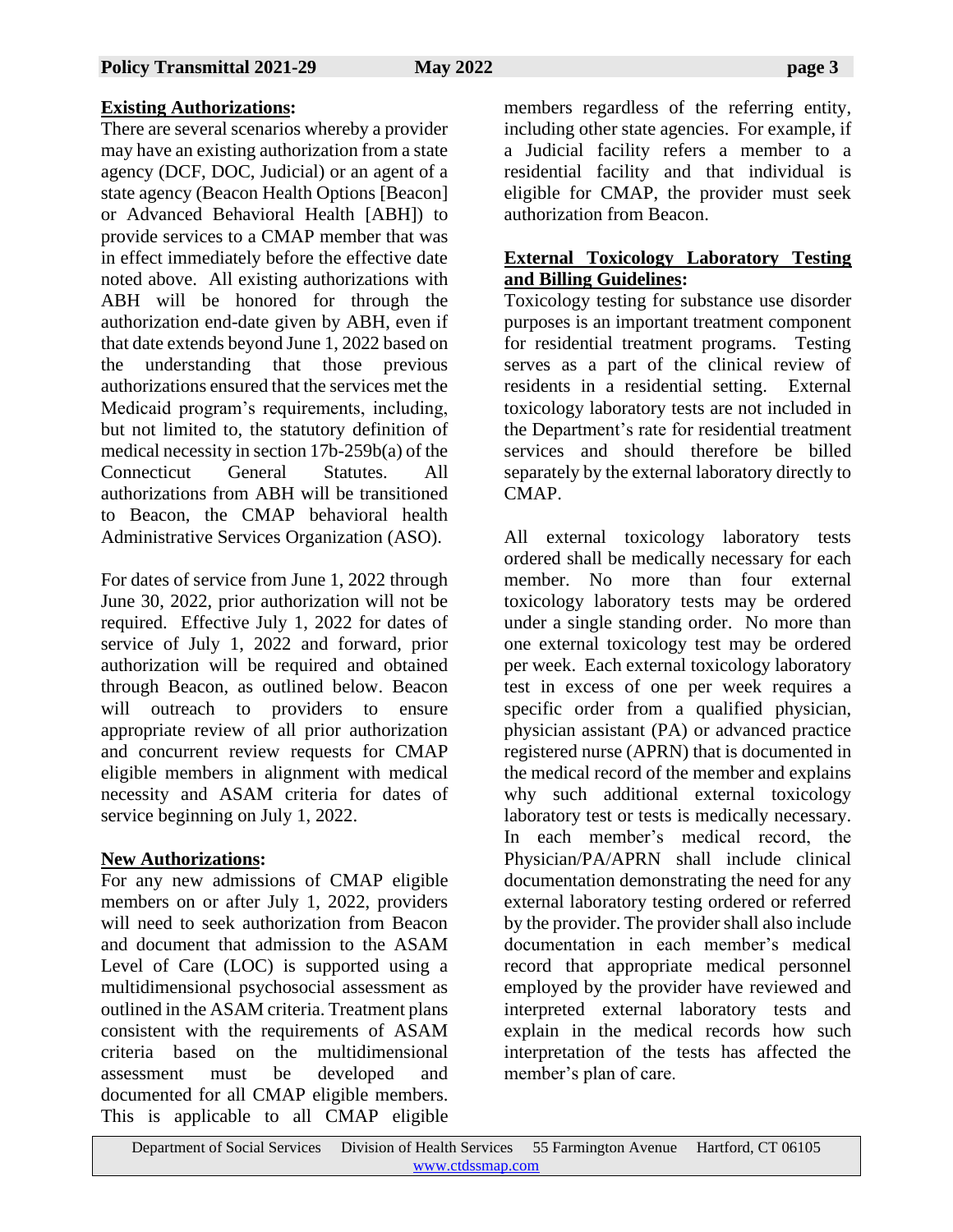# **Supplemental Nutrition Assistance Program (SNAP) Requirements:**

Providers who elect to request the use of the member's SNAP benefits, if applicable, must be authorized directly by the U.S. Department of Agriculture (USDA) Food and Nutrition Service (FNS) as a SNAP retailer. Providers must designate an employee as an authorized representative. The provider must provide DSS with a list of currently participating residents, monthly, that includes a statement signed by a responsible agency official attesting to the validity of the list. As the state's SNAP agency, DSS is required to conduct periodic random on-site visits to assure the accuracy of the list. The provider may not receive more than one half of the benefit allotment prior to the  $16<sup>th</sup>$  of the month. The provider must have the means to return the benefits to the individual's Electronic Benefit Transfer (EBT) account through a refund, transfer or other means. All correspondence to DSS regarding SNAP should be directed to: Todd Mallard [\(todd.mallard@ct.gov\)](mailto:todd.mallard@ct.gov).

When an individual leaves the treatment center, the center must perform the following:

- Notify DSS. If possible, the center must provide the household with a change report form to report to DSS the household's new address and other circumstances after leaving the center and must advise the household to return the form to the appropriate office of DSS within 10 days. After the household leaves the treatment center, the center can no longer act as the household's authorized representative for certification purposes or for obtaining or using benefits.
- Provide the individual with its EBT card if it was in the possession of the treatment center. The treatment center must return to DSS any EBT card not provided to departing residents by the end of each month.
- If no benefits have been spent on behalf of the individual household, the center must return the full value of any benefits already

debited from the household's current monthly allotment back into the household's EBT account at the time the household leaves the center.

- If the benefits have already been debited from the EBT account and any portion spent on behalf of the household, the following procedures must be followed.
	- o If the individual leaves prior to the 16th day of the month, the center must ensure that the household has one-half of its monthly benefit allotment remaining in its EBT account unless DSS issues semi-monthly allotments and the second half has not been posted yet.
	- o If the individual leaves on or after the 16th day of the month, DSS, at its option, may require the center to give the household a portion of its allotment. If the center is authorized as a retailer, DSS may require the center to provide a refund for that amount back to the household's EBT account at the time that the household leaves the center. Under an EBT system where the center has an aggregate EBT card, DSS may, but is not required to, transfer a portion of the household's monthly allotment from a center's EBT account back to the household's EBT account. In either case, the household, not the center, must be allowed to have sole access to any benefits remaining in the household's EBT account at the time the household leaves the center.
- If the individual has already left the treatment center, and as a result, the treatment center is unable to return the benefits, the treatment center must advise DSS, and DSS must effect the return instead. These procedures are applicable at any time during the month.

# **Billing Guidelines:**

Providers may bill for the treatment services for every CMAP eligible member who was in treatment at the facility on the day that they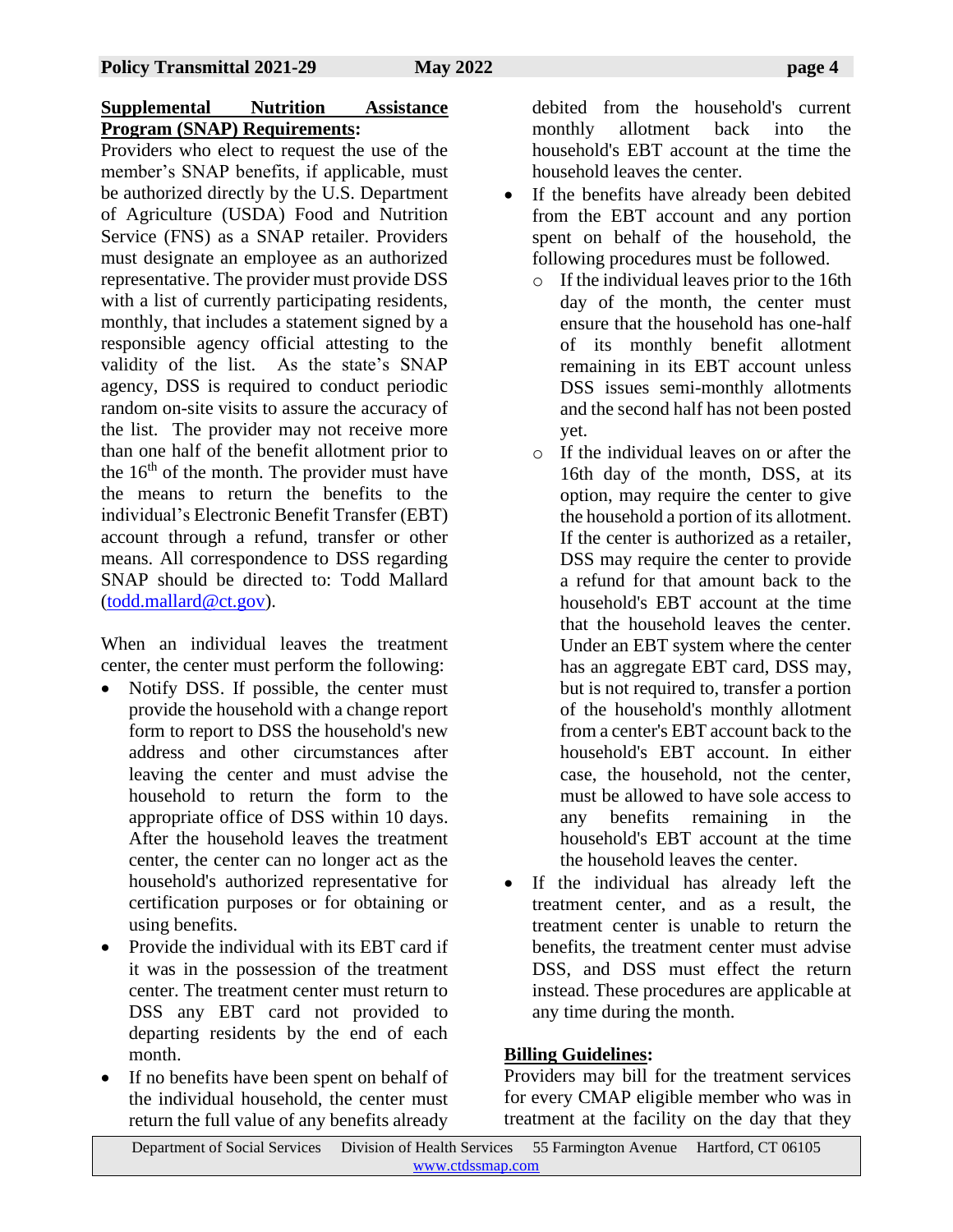occupied a bed until the next calendar day. For example, if a member was admitted at any time on January  $2<sup>nd</sup>$  up until 11:59 p.m. on January 2<sup>nd</sup>, and that member occupied a bed on January  $2<sup>nd</sup>$  and the morning of January  $3<sup>rd</sup>$ , the provider may bill for January 2nd . **Providers may not bill for services on the day of discharge.** 

The amount, frequency, and duration of covered SUD services must be provided in accordance with the member's individualized treatment plan and ASAM criteria and must also comply with the Medicaid program's statutory definition of medical necessity in section 17b-259b(a) of the Connecticut General Statutes. The applicable levels of care for the provision of SUD services and the service components covered within each setting, each of which aligns with the ASAM levels of care, are as detailed below.

For dates of service on and after June 1, 2022 where the provider is actively working to ensure full compliance with ASAM criteria specific to that level of care, providers may bill for services under provisional certification as they work diligently and continuously towards meeting applicable compliance requirements and full certification.

During the provisional certification period, providers may bill for services even though they may not meet the full ASAM requirements and state standards. Service duration requirements by level of care are in effect upon implementation of the program. For example, the per diem rates may be billed during the provisional certification period even if, to the extent necessary, clinical or treatment hours are performed by the staff without the full qualifications required in the provider standards. This is only applicable during the provisional certification period as providers actively work towards full compliance and full certification. Staff should continue to operate

within their scope of practice as applicable under state law.

**The residential treatment facility must fully comply with ASAM criteria on or before the date that its provisional certification expires. Once a facility's provisional certification expires or is revoked, Medicaid will pay the residential treatment facility for SUD services only if the residential treatment facility has obtained and maintains applicable full certification from the state or its agent(s), as detailed above, and fully complies with ASAM criteria and maintains such compliance on an ongoing basis.**

Medicaid payment for residential SUD services is all-inclusive and includes payment for all of the following categories of services: assessment and individualized treatment plan development; therapy; health assessments, health monitoring, health education requiring a medical license (in one of the categories of qualified practitioners for this service) for an individual or group session with members to learn specific ways of coping and progressing in their recovery; peer support; service coordination; skill building and psychoeducation. Psychotropic and other medication management (including prescribing, monitoring, administration and observation of self-administration, as applicable) are included to the extent medically necessary and as permitted under state law. The cost of the medications is billed separately.

Each provider must obtain all licenses and certifications applicable to all age cohorts (children, adults, or both) that it serves and all levels of care that it providers. For services provided outside the state to a CMAP enrolled provider as authorized by the state in accordance with federal regulations in 42 C.F.R. § 431.52, the provider facility and each practitioner employed by or working under contract to the facility must have comparable credentials in the state in which the facility is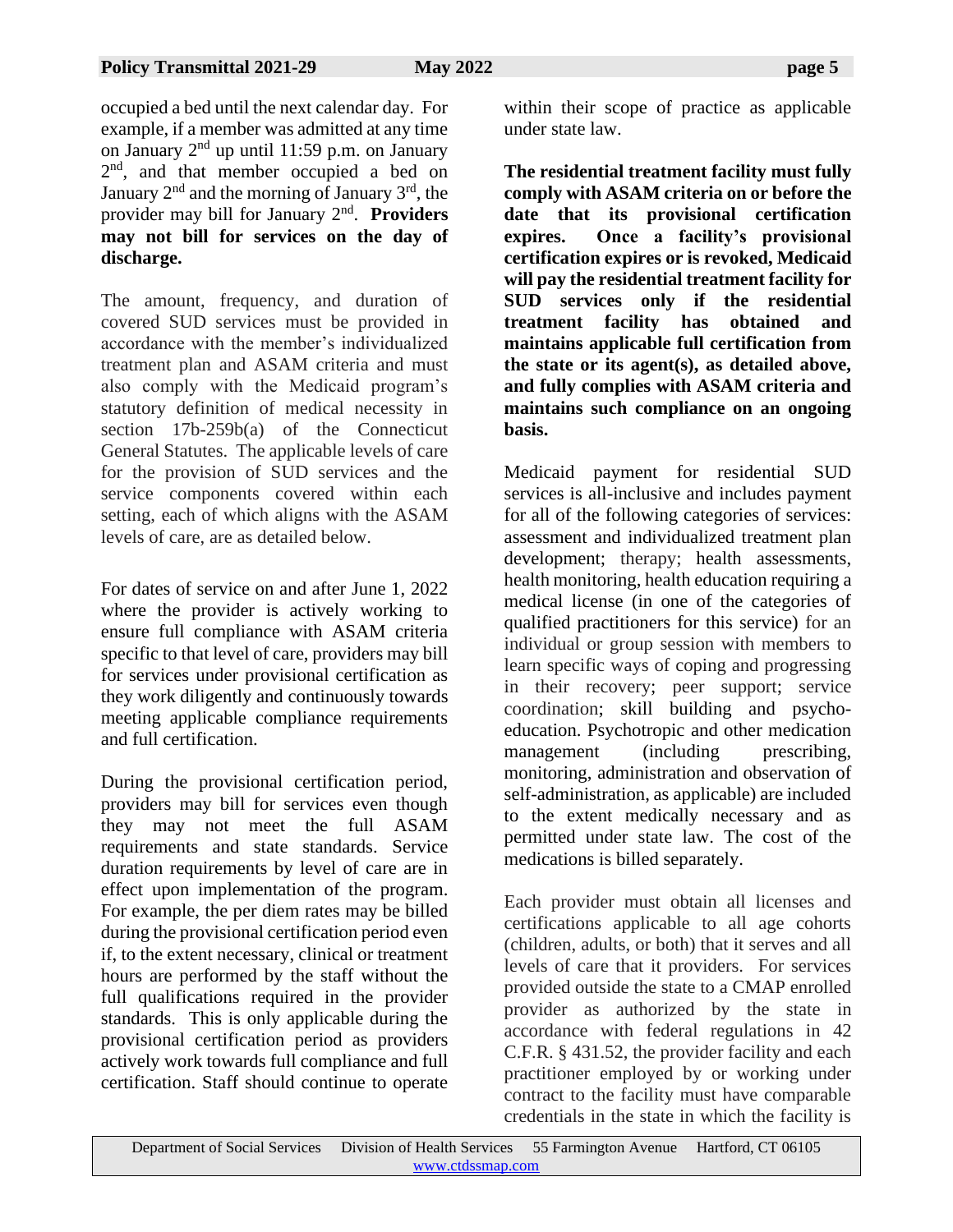located, as determined by DSS and documented during the provider enrollment process.

#### **Medication for Addiction Treatment (MAT) Billing Requirements:**

As noted above, the rates include psychotropic and other medication management (including prescribing, monitoring, administration and observation of self-administration, as applicable) are included to the extent medically necessary and as permitted under state law. The following physician administered MAT may be provided and billed in residential treatment facilities who employ or contract with a qualified and enrolled prescriber and must have the corresponding NDC listed on the claim:

| <b>HCPCS</b> | Description                         |  |
|--------------|-------------------------------------|--|
| J0571        | Buprenorphine, oral, 1 mg           |  |
|              | Buprenorphine/naloxone, oral,       |  |
|              | less than or equal to 3 mg          |  |
| J0572        | buprenorphine                       |  |
|              | Buprenorphine/naloxone, oral,       |  |
|              | greater than 3 mg, but less than or |  |
| J0573        | equal to 6 mg buprenorphine         |  |
|              | Buprenorphine/naloxone, oral,       |  |
|              | greater than 6 mg, but less than or |  |
| J0574        | equal to 10 mg buprenorphine        |  |
|              | Injection, buprenorphine            |  |
| J0592        | hydrochloride, 0.1 mg               |  |
|              | Injection, naloxone                 |  |
| J2310        | hydrochloride, per 1 mg             |  |
|              | Injection, naltrexone, depot form,  |  |
| J2315        | $1 \text{ mg}$                      |  |
|              | Injection, buprenorphine            |  |
|              | extended-release (sublocade), less  |  |
| Q9991        | than or equal to 100 mg             |  |
|              | Injection, buprenorphine            |  |
|              | extended-release (sublocade),       |  |
| )9992        | greater than 100 mg                 |  |

#### **Billing Codes:**

Effective June 1, 2022, the following codes must be used for CMAP eligible members. Each code is a per diem rate and may be billed

when a member is at the facility for the entire day and overnight. Billing on the day of discharge is not permitted. Providers should bill both a treatment code ("Tx" in the below table) and a room and board code ("R&B" in the below table) for each billable date of service. Providers must include the modifiers for their respective ASAM Level of Care as outlined below.

| <b>ASAM Level of Care</b>         | <b>Procedure Codes</b>                          |
|-----------------------------------|-------------------------------------------------|
| <b>Description</b>                | and Modifiers*                                  |
| 3.1 Clinically Managed            | H2034<br>Tx:                                    |
| <b>Low-Intensity Residential</b>  | R&B: H0047 HF                                   |
| Services                          |                                                 |
| 3.2 Clinically Managed            | Tx: H0010                                       |
| Residential Withdrawal            | R&B: H0047 HG                                   |
| Management                        |                                                 |
| 3.3 Clinically Managed            | $\mathbf{Tx:}$<br>H <sub>2036</sub> HI          |
| <b>High-Intensity Residential</b> | R&B: H0047 HI                                   |
| 3.5 Clinically Managed            | H2036<br>Tx:                                    |
| <b>High Intensity Residential</b> | R&B: H0047                                      |
| 3.5 Clinically Managed            | H <sub>2036</sub> H <sub>D</sub><br>Tx:         |
| Population-Specific High          | R&B: H0047 HD                                   |
| Intensity Residential-            |                                                 |
| <b>Pregnant and Parenting</b>     |                                                 |
| Women                             |                                                 |
| 3.7 Medically Monitored           | H2036 HV<br>$\mathbf{Tx:}$                      |
| <b>Intensive Inpatient</b>        | R&B: H0047 HV                                   |
| Treatment                         |                                                 |
| 3.7 Medically Monitored           | <b>H2036 HE</b><br>$\mathop{\rm Tx}\nolimits$ : |
| <b>Intensive Inpatient</b>        | R&B: H0047 HE                                   |
| Treatment - Co-occurring          |                                                 |
| Enhanced                          |                                                 |
| 3.7 Withdrawal                    | H0011<br>Tx:                                    |
| Management- Clinically            | R&B: H0047 HW                                   |
| Monitored Inpatient               |                                                 |
| Withdrawal Management             |                                                 |

# **An SUD diagnosis must be the primary diagnosis on all claims.**

\* CMAP eligible members who are referred by DOC: providers must include the modifier HZ "Criminal Justice Agency Fund" on any claim for those members who are referred by DOC.